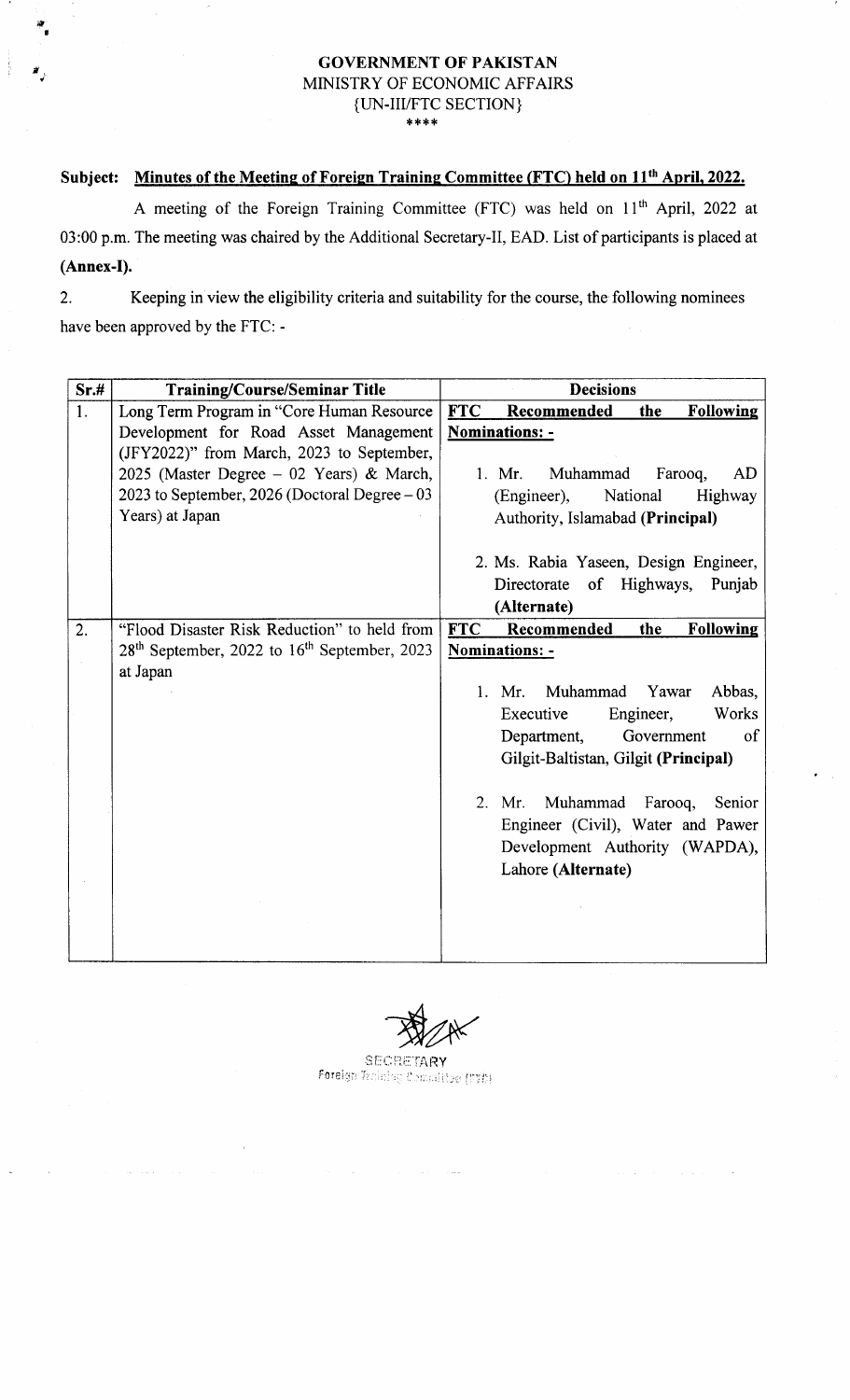| 3. | "Power Distribution Grid (A)" to be held from                                                                                                                                                                         | <b>Following</b><br>the<br><b>FTC</b><br><b>Recommended</b>                                                                                                                                                                                                                                                                                                                                                                                                                         |
|----|-----------------------------------------------------------------------------------------------------------------------------------------------------------------------------------------------------------------------|-------------------------------------------------------------------------------------------------------------------------------------------------------------------------------------------------------------------------------------------------------------------------------------------------------------------------------------------------------------------------------------------------------------------------------------------------------------------------------------|
|    | $17th$ May, 2022 to $16th$ June, 2022 at Japan                                                                                                                                                                        | Nominations: -                                                                                                                                                                                                                                                                                                                                                                                                                                                                      |
|    | (Online)                                                                                                                                                                                                              | 1. Mr. Irfan Sheikh, Additional Director,<br>M&E (Distribution), National Electric<br>Regulatory<br>Authority<br>Power<br>(NEPRA), Islamabad (Principal)                                                                                                                                                                                                                                                                                                                            |
| 4. | Introduce<br>System<br>"Stabilizing Power<br>to                                                                                                                                                                       | <b>Following</b><br>the<br><b>FTC</b><br><b>Recommended</b>                                                                                                                                                                                                                                                                                                                                                                                                                         |
|    | Various Kinds of Renewable Energy (B)" to be<br>held from 31 <sup>st</sup> May, 2022 to 17 <sup>th</sup> June, 2022 at<br>Japan (Online)                                                                              | <b>Nominations: -</b><br>1. Mr. Asif Jehanzeb, Assistant Director,<br>Energy Department, Government of<br>Sindh, Karachi (Principal) {Subject to<br>the Completion of all codal formalities<br>and rules/procedures}                                                                                                                                                                                                                                                                |
| 5. | Policies<br>for<br>Mainstreaming<br>"Gender                                                                                                                                                                           | <b>Following</b><br>Recommended<br>the<br><b>FTC</b>                                                                                                                                                                                                                                                                                                                                                                                                                                |
|    | Government Officer (A)" to be held from<br>07th June, 2022 to 04th July, 2022 at Japan<br>(Online)                                                                                                                    | <b>Nominations: -</b><br>1. Mr. Abdul Nasir Siddiqui, Director<br>Accounts),<br>Local<br>&<br>(Admin)<br>Town<br>Housing<br>&<br>Government<br>Planning Department, Government of<br>Sindh, Karachi (Principal)                                                                                                                                                                                                                                                                     |
| 6. | E - Learning Course on "Climate Change                                                                                                                                                                                | <b>Following</b><br>the<br><b>Recommended</b><br><b>FTC</b>                                                                                                                                                                                                                                                                                                                                                                                                                         |
|    | Sustainable<br>for<br>Pathways<br>Adaptation<br>Development" to be held from $02^{nd} - 03^{rd}$ May,<br>Thailand<br>International<br>the<br>Under<br>2022<br>Thailand<br>Cooperation Agency (TICA)<br>at<br>(Online) | Nominations: -<br>Principal<br>Hammad<br>Qamar,<br>1. Mr.<br>Engineer, Ministry of Energy (Power<br>Division), Government of Pakistan,<br>Islamabad (Principal) (Subject to the<br>Completion of all codal formalities<br>and rules/procedures}<br>2. Mr. Muhammad Shariq Ahmed, Chief<br>Engineer, Ministry of Energy (Power<br>Division), Government of Pakistan,<br>Islamabad (Principal) <i>{Subject to the</i><br>Completion of all codal formalities<br>and rules/procedures} |

 $\bar{\bar{z}}$ 

'!

 $\frac{1}{2}$ 

 $\begin{array}{c} \frac{1}{\alpha_{\alpha}}\\ \end{array}$ 

roreign Traistag

 $\bar{z}$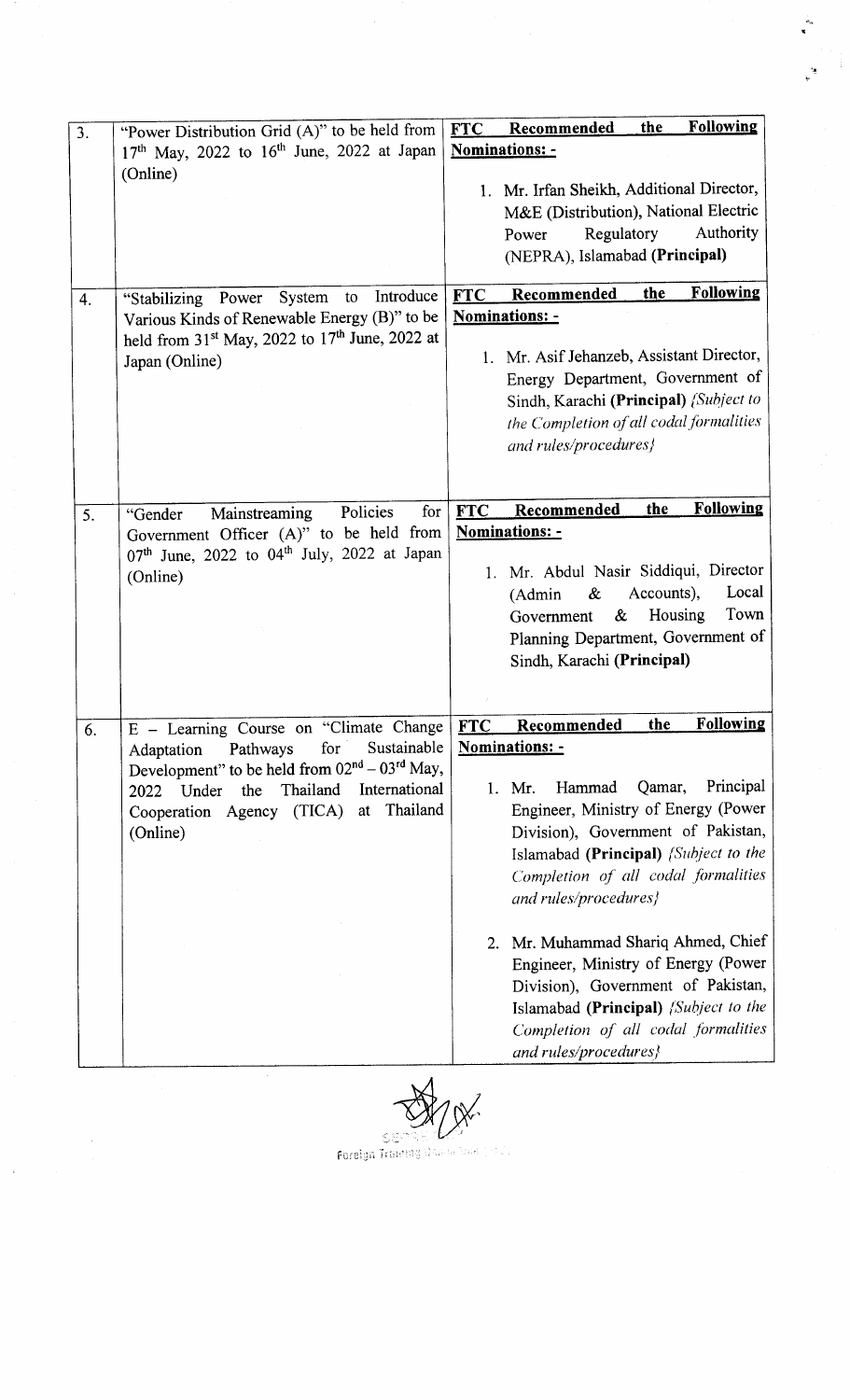|    |                                                                                                                    | Shehnilla<br>Hanif,<br>Senior<br>3. Ms.<br>Environmental Scientist, Ministry of<br>Energy (Power Division), Islamabad<br>(Principal) <i>(Subject to the Completion</i><br>of all codal formalities<br>and<br>rules/procedures}          |
|----|--------------------------------------------------------------------------------------------------------------------|-----------------------------------------------------------------------------------------------------------------------------------------------------------------------------------------------------------------------------------------|
|    |                                                                                                                    | 4. Hafiz<br>Muhammad Abid<br>Saleem,<br>Senior Engineer, Ministry of Energy<br>(Power Division), Government of<br>Pakistan,<br>Islamabad<br>(Principal)<br>{Subject to the Completion of all codal<br>formalities and rules/procedures} |
|    |                                                                                                                    | 5. Mr. Fahad Saleem, Senior Engineer,<br>Ministry of Energy (Power Division),<br>Government of Pakistan, Islamabad<br>(Principal) {Subject to the Completion<br>all codal formalities<br>of<br>and<br>rules/procedures}                 |
|    |                                                                                                                    |                                                                                                                                                                                                                                         |
|    |                                                                                                                    |                                                                                                                                                                                                                                         |
| 7. | E – Learning Course on "The Next Normal with"<br>Sustainable Community Based Ecotourism                            | <b>FTC</b><br>Recommended<br><b>Following</b><br>the                                                                                                                                                                                    |
|    | Development Under 4P Model 2022" to be held                                                                        | <b>Nominations: -</b>                                                                                                                                                                                                                   |
|    | from $02nd - 16th$ May, 2022 Under the Thailand<br>International Cooperation Agency (TICA) at<br>Thailand (Online) | 1. Ms. Aamera Riaz, Deputy Director<br>(R&S), National Highway Authority,<br>Islamabad (Principal)                                                                                                                                      |
|    |                                                                                                                    | Mr. Hanif Pirzada, Deputy Director<br>2.<br>$(Land/R&S)$ ,<br>National<br>Highway<br>Authority, Islamabad (Principal)                                                                                                                   |
|    |                                                                                                                    |                                                                                                                                                                                                                                         |
|    |                                                                                                                    |                                                                                                                                                                                                                                         |
|    |                                                                                                                    |                                                                                                                                                                                                                                         |
|    |                                                                                                                    |                                                                                                                                                                                                                                         |

 $\frac{1}{4}$ 

 $\ddot{\phantom{a}}$ 

 $\frac{1}{2}$  .  $\sigma_{\rm eff}^{\rm c}$ 

 $\label{eq:2.1} \frac{1}{\sqrt{2\pi}}\sum_{i=1}^n\frac{1}{\sqrt{2\pi}}\sum_{i=1}^n\frac{1}{\sqrt{2\pi}}\sum_{i=1}^n\frac{1}{\sqrt{2\pi}}\sum_{i=1}^n\frac{1}{\sqrt{2\pi}}\sum_{i=1}^n\frac{1}{\sqrt{2\pi}}\sum_{i=1}^n\frac{1}{\sqrt{2\pi}}\sum_{i=1}^n\frac{1}{\sqrt{2\pi}}\sum_{i=1}^n\frac{1}{\sqrt{2\pi}}\sum_{i=1}^n\frac{1}{\sqrt{2\pi}}\sum_{i=1}^n\$ 

SECRETARY<br>Foreign Training Committee (FTC)

 $\mathcal{A}^{\mathcal{A}}$ 

 $\label{eq:1} \left\langle \mathbf{v} \right\rangle = \left\langle \left\langle \mathbf{v} \right\rangle \right\rangle + \left\langle \left\langle \mathbf{v} \right\rangle \right\rangle + \left\langle \left\langle \mathbf{v} \right\rangle \right\rangle + \left\langle \left\langle \mathbf{v} \right\rangle \right\rangle + \left\langle \left\langle \mathbf{v} \right\rangle \right\rangle + \left\langle \left\langle \mathbf{v} \right\rangle \right\rangle + \left\langle \left\langle \mathbf{v} \right\rangle \right\rangle + \left\langle \left\langle \mathbf{v} \right\rangle \right\rangle + \left\langle \left\langle \mathbf{v}$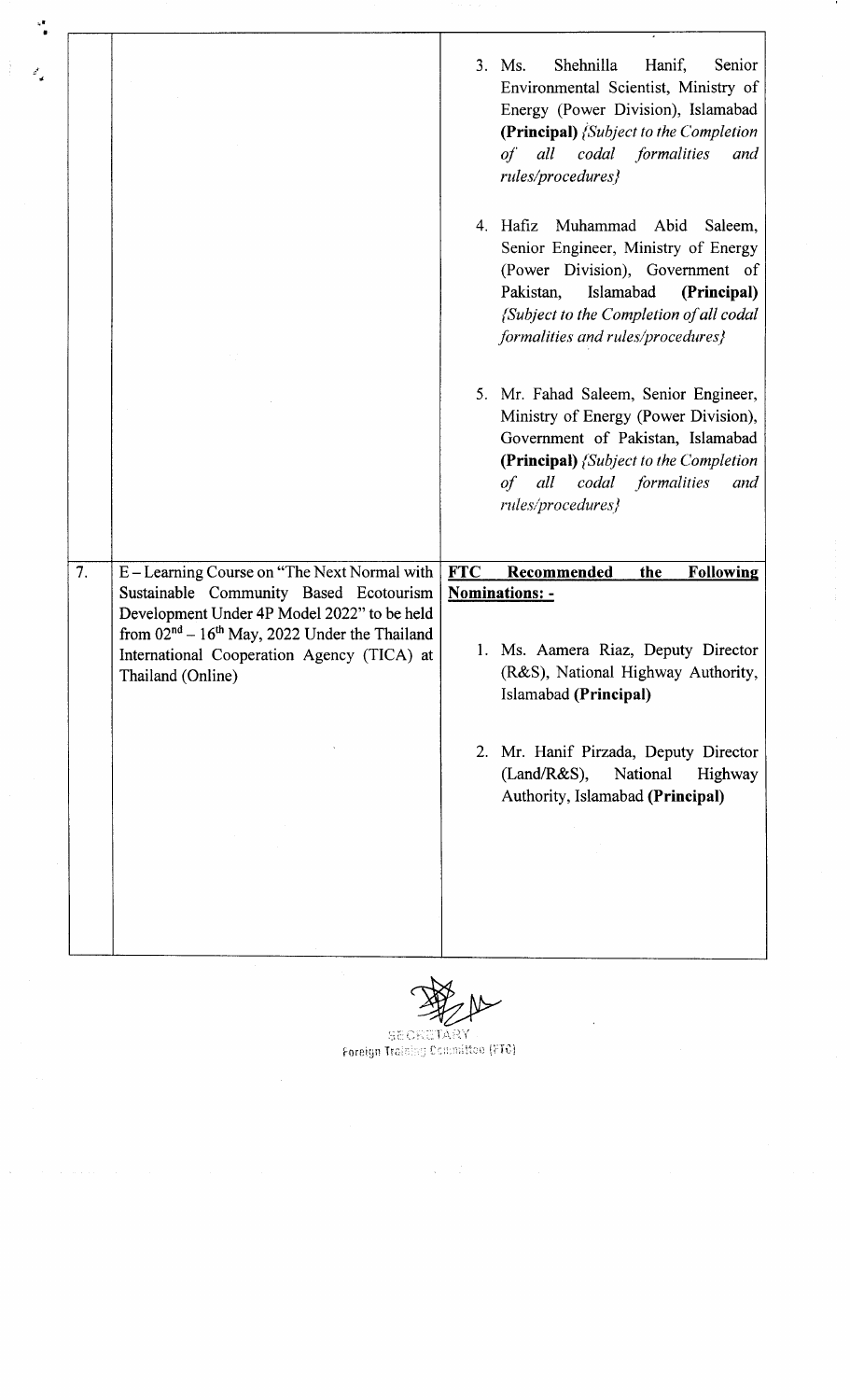| 8. | with<br>Local<br>Government                         | <b>Following</b><br>Community   FTC Recommended<br>the |
|----|-----------------------------------------------------|--------------------------------------------------------|
|    | Participation (Master Degree Course at Nominations: |                                                        |
|    | Yokohama National University, Interfaculty          |                                                        |
|    | Graduate School of Innovative and Practical         | 1. Mr. Farman Ullah, Administrative                    |
|    | Studies) to be held from October, 2022 to April,    | Officer, Local Government Elections                    |
|    | 2025 at Japan                                       | Department, Khyber Pakhtunkhwa,                        |
|    |                                                     | Peshawar (Principal) <i>{Subject to the</i>            |
|    |                                                     | Completion of all codal formalities                    |
|    |                                                     | and rules/procedures}                                  |
|    |                                                     |                                                        |



(Daniyal Khan) Section Officer (FTC)/Secretary (FTC) 05r-9209237

- 1. PS to Additional Secretary-Il, EAD.
- 2. APS to Joint Secretary (Coord.), EAD.
- 3. PS to Joint Secretary (Training), Establishment Division.
- 4. Section Officer (SEA), EAD.
- 5. Section Officer (Japan-II), EAD.
- 6. Data Processing Officer (Computer Center) to up-load the Minutes of the meetine on EAD's Official Website.

EAD's U.O.No.1 (1) fTc/Nlinutes/2022, dated 13-04-2022.